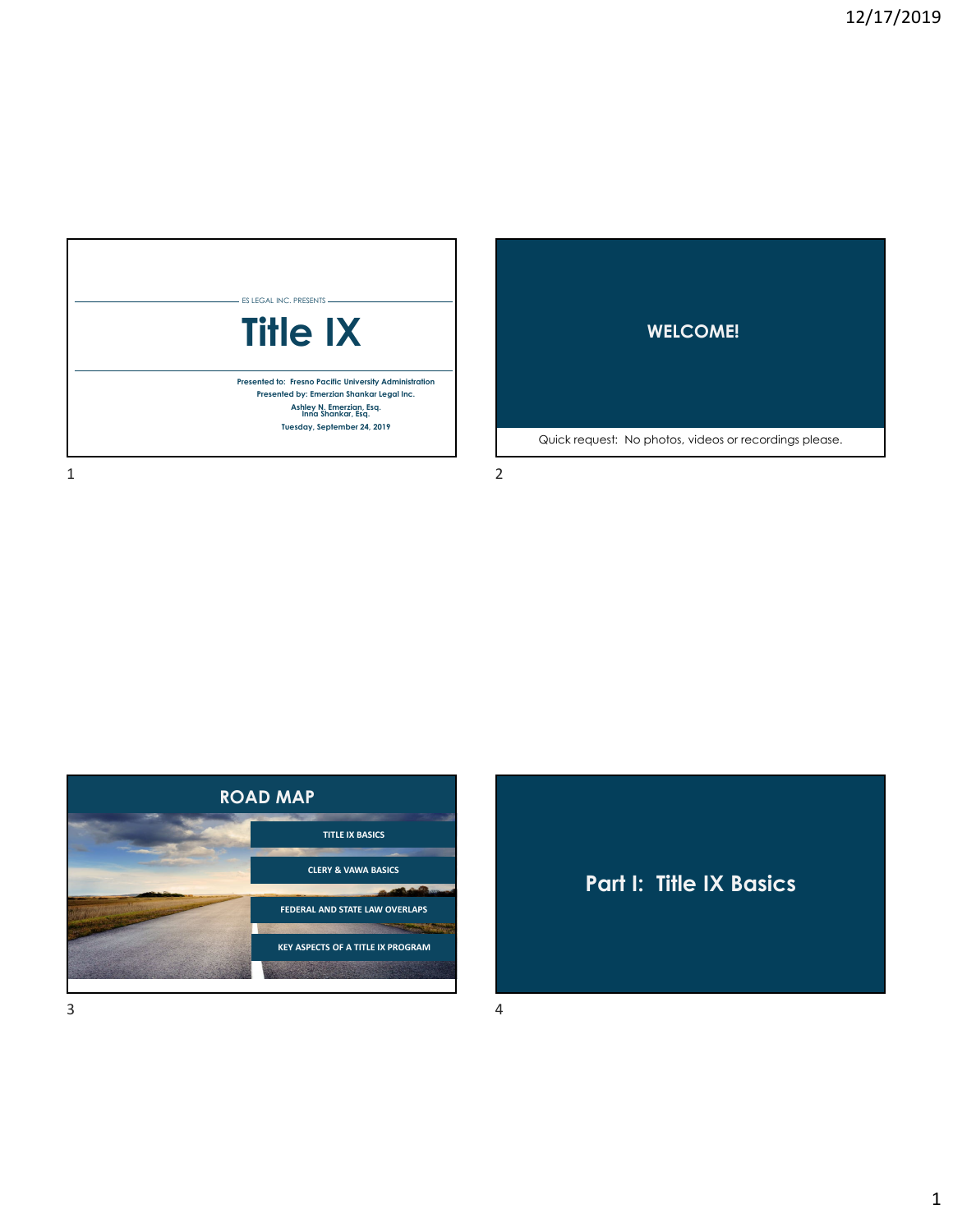

**Title IX is a circus with more than three rings…** 

# **Title IX: 20 USC § 1681 et seq. (1972)**

**"No person in the United States shall, on the basis of sex, be excluded from participation in, be denied the benefits of, or be subjected to discrimination u** understand in the United States shall,<br> **b** excluded from<br> **rticipation in, be denied the benefits**<br>
of, or be subjected to discrimination<br>
under any educational program or **activity receiving Federal financial assistance."** 

 $5<sub>6</sub>$ 



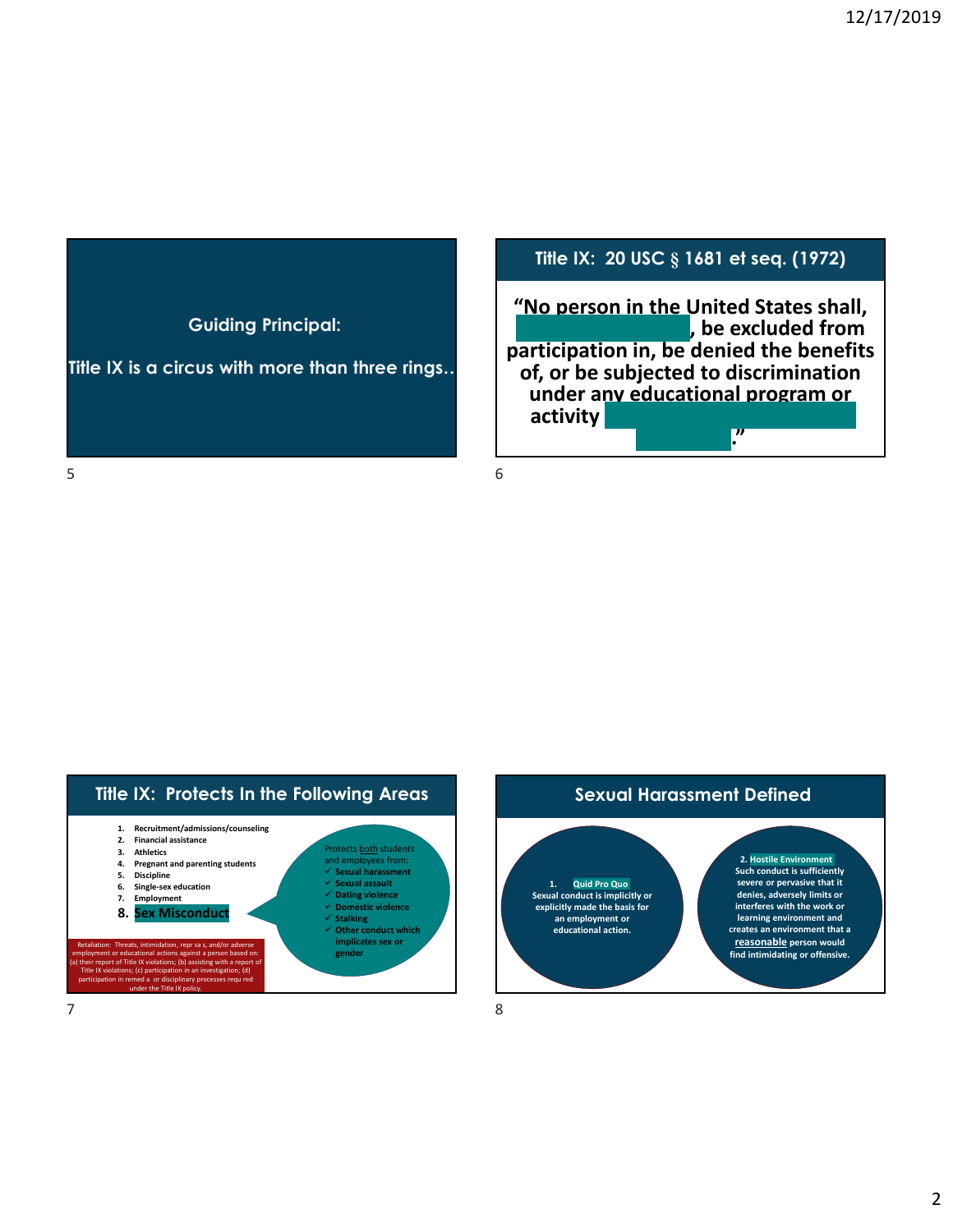

### **Who Can be the Harasser?**





### In a romantic or intimate relationship with the<br>in a romantic or intimate relationship with the<br>plainant that intentionally or recklessly caused<br>y injury or fear of same. **Dating Violence and Domestic Violence**  •Dating Violence: conduct by a person who is or has been in a romantic or intimate relationship with the complainant that intentionally or recklessly caused

bodily injury or fear of same.

•Domestic Violence: Conduct by a current or former<br>spouse or intimate partner of the complainant (or<br>between two people who share a child) that<br>intentionally or recklessly causes bodily injury or<br>places in fear of same (ap spouse or intimate partner of the complainant (or between two people who share <sup>a</sup> child) that intentionally or recklessly causes bodily injury or places in fear of same (applies to complainant or another).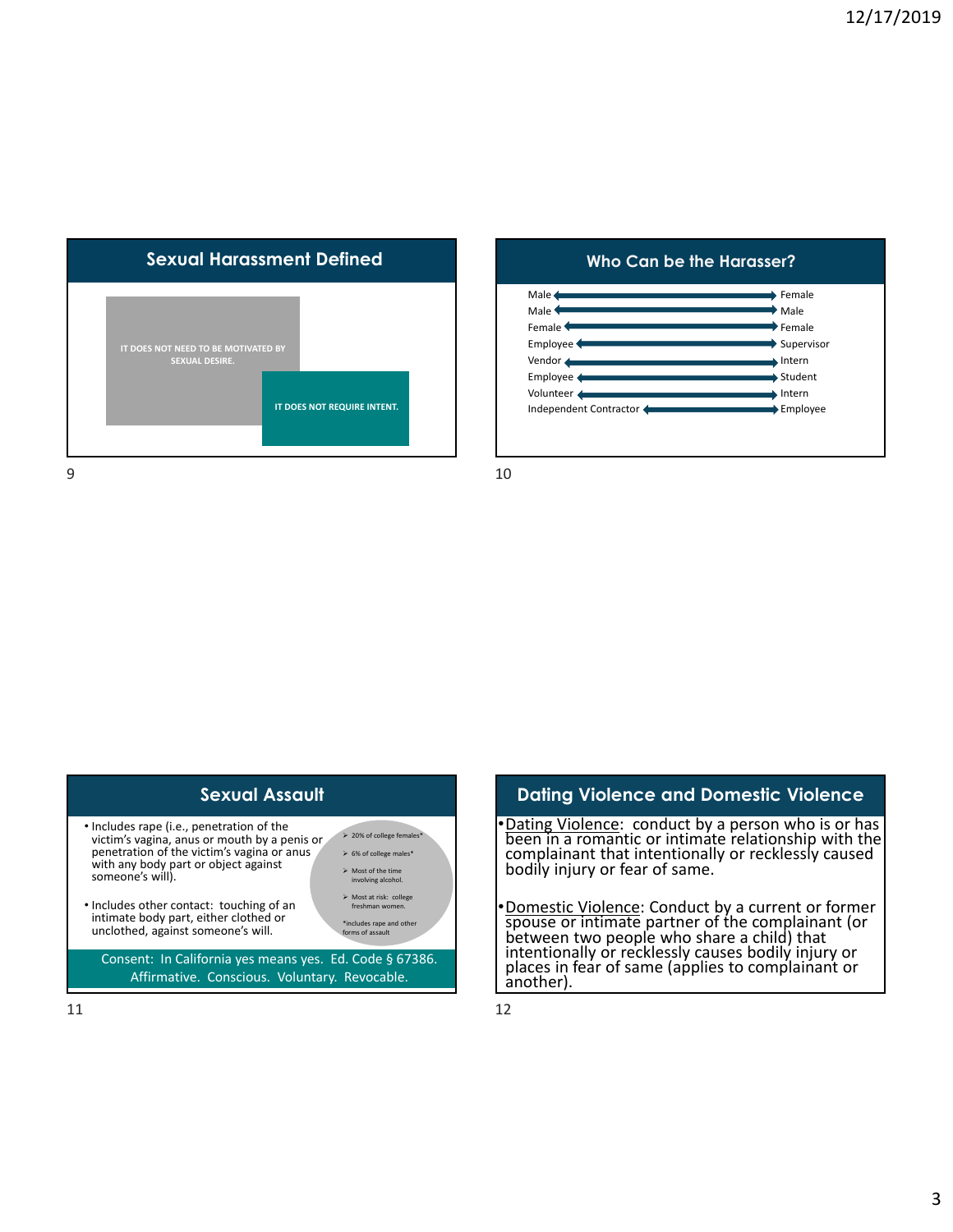

### • Repeated conduct directed at a Complainant of a sexual or romantic nature or motivation that would cause a reasonable person to fear for

their safety or the safety of others or to suffer substantial emotional distress.

• Conduct may include following, monitoring, observing, surveilling, threatening, communicating or interfering with property.

### 13

## **Stalking Conduct Implicating Sex/Gender Conduct Implicating Sex/Gender**

- •Differential treatment of one sex as compared to Differential treatment of one sex as compared to<br>the other (e.g., Professor G grades girls easier than boys)
- •Sexual privacy violations (e.g., inappropriate photographs/videos, so‐called "revenge porn," depictions of someone in a sexual act posted or used for extortion purposes) al privacy violations (e.g., inappropriate<br>ographs/videos, so-called "revenge porn,"<br>ctions of someone in a sexual act posted or<br>for extortion purposes)
- •Exposing oneself in a public place •Underage sex (lack of consent)

14





*<u> (Usually combined with campus-wide statement on non-discrimination listing all protected classes)*</u>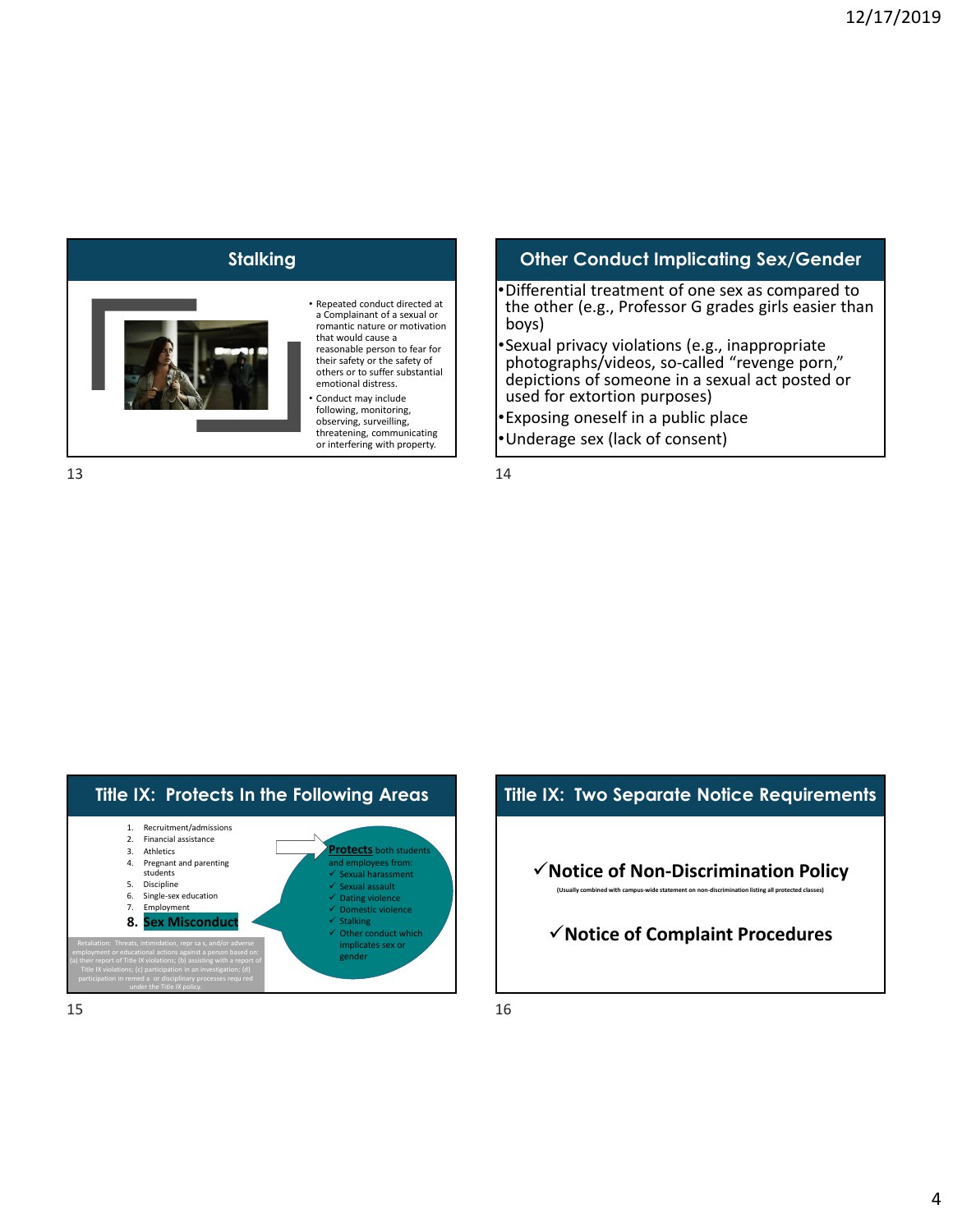■Take steps to understand what has occurred and respond appropriately once a school knows or **]**Take steps to understand what has occurred and<br>respond appropriately once a school knows or<br>reasonably should know of an incident of sexual discrimination.

Provide interim measures, as appropriate.

 $\Box$ Take prompt and effective steps to: (1) end sexual discrimination if it occurred; (2) to eliminate its effects; and (3) prevent its recurrence discrimination if it occurred; (2) to eliminate its effects; and (3) prevent its recurrence **OPrevent retaliation.** 

17

### **Title IX: General Obligations Title IX: Quick Note on Pregnant Students**

•Title IX also protects pregnant students, as does the Americans with Disabilities Act.

•In practical terms, this means pregnant students experiencing temporary disabilities due to their pregnancy must be granted reasonable accommodations. practical terms, this means pregnant<br>udents experiencing temporary disabilities<br>ue to their pregnancy must be granted

18

**Part II: CLERY & VAWA Basics** 

## **Clery & VAWA**

 •**Clery Act:** Requires higher ed institutions to comply with certain campus safety/security requirements.

 •**Violence Against Women Act (aka Campus SaVE):** Amended Clery to impose enhanced requirements for handling cases of sexual assault, dating violence, domestic violence and stalking.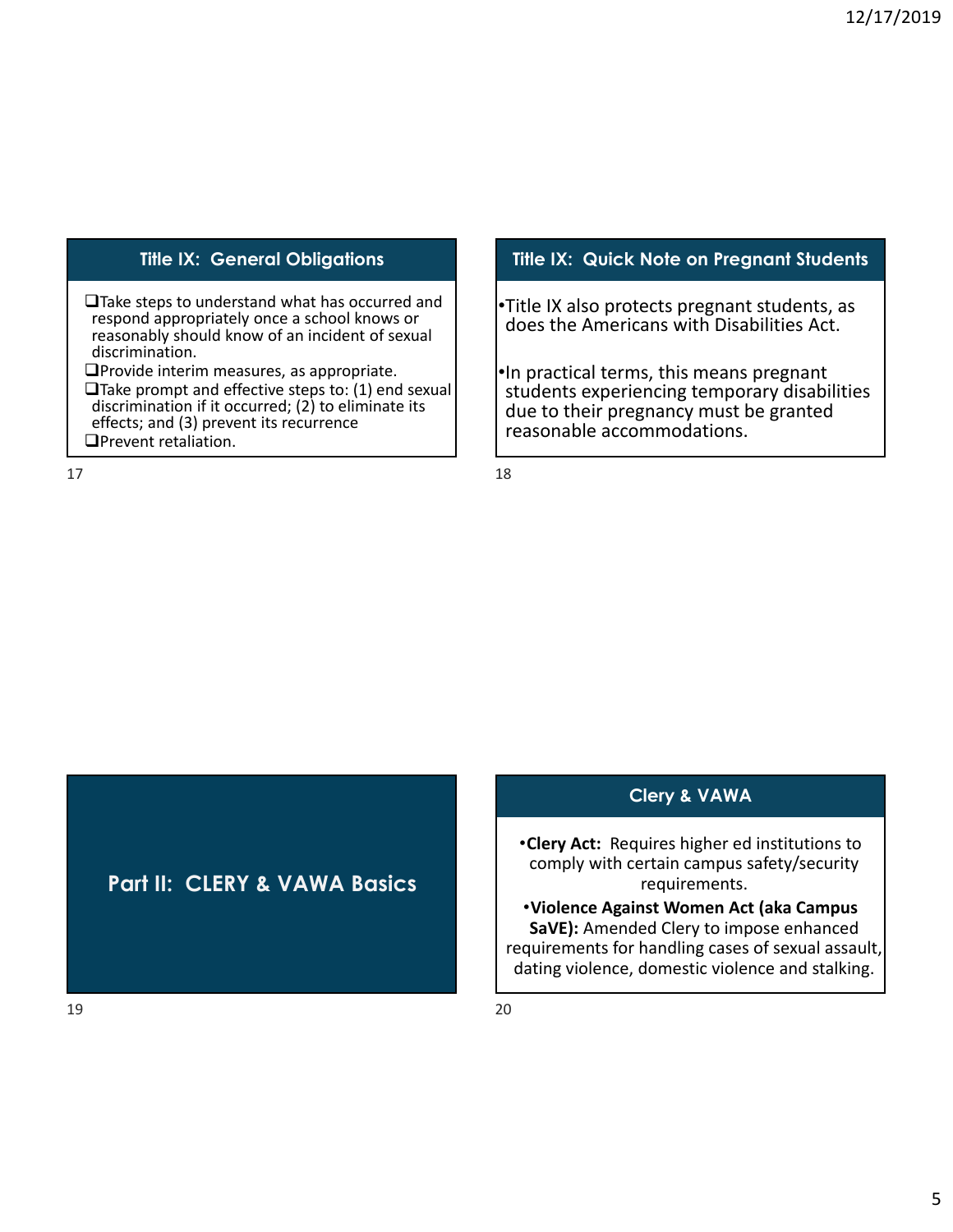- 1. Disclosure of policies regarding campus safety.
- 2. Timely warning of certain crimes that might represent an ongoing threat.
- 3. Compilation and maintenance of crime information.
- 4. Reporting of crime information.
	- If alleged crime of sexual violence is reported to a campus security authority it must be reported and recorded. This includes not just police but others with significant responsibility for student activities. Confidential Employees exempt. alleged crime of sexual violence is reported to a campus<br>ecurity authority it must be reported and recorded. This<br>icludes not just police but others with significant<br>esponsibility for student activities. Confidential Emplo
	- The report may also trigger a Title IX investigation.

21

### Clery Act: Key Components **Violence Against Women Act**

√Requires higher ed institutions to compile statistics for incidents of dating<br>violence, domestic violence, sexual assault and stalking. Students and employees<br>must be subject to discipline for any of this conduct under t

 $\checkmark$  Requires that those involved in the disciplinary process be trained annually on issues related to the prohibited misconduct and how to conduct an investigation and hearing process that protects the safety of the vic

 $\checkmark$  Requires policies/procedures in their annual security reports.

√Requires that all incoming students and new employees must receive<br>prevention/awareness programs about dating/domestic violence, sexual assault,<br>stalking, bystander intervention training.

22



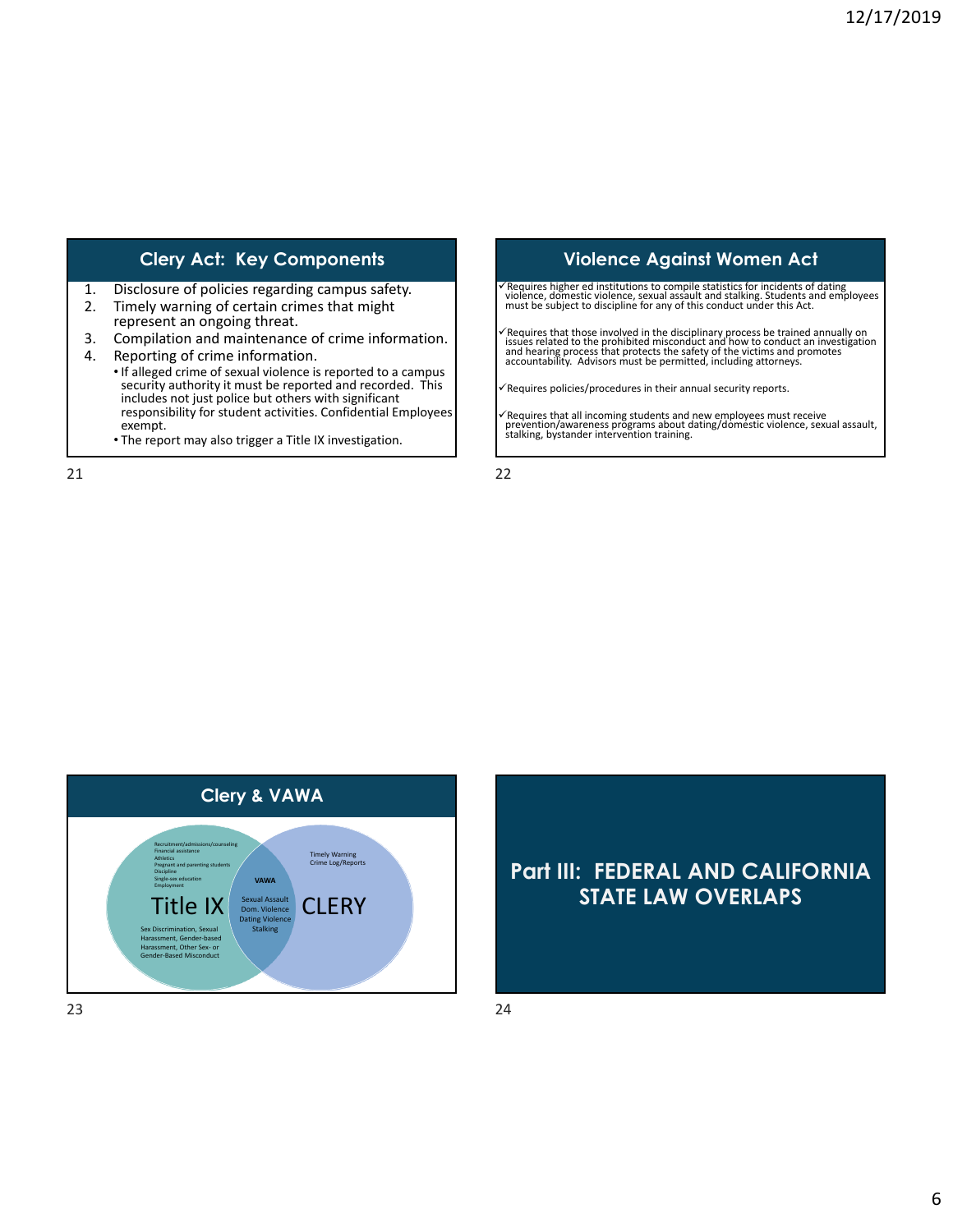# **FEDERAL TITLE VII: 42 U.S.C. § 2000e-2 (1964) California Law: Ed Code 67386**

**"It shall be an unlawful employment practice for an employer –**  (1) to fail or refuse to hire or to discharge any individual, or<br>otherwise to discriminate against any individual with respect<br>to his compensation, terms, conditions, or privileges of<br>employment, because of such individual

(2) (2) to limit, segregate, or classify his employees or applicants<br>for employment in any way which would deprive or tend to (2) to limit, segregate, or classify his employees or applicants<br>for employment in any way which would deprive or tend to<br>deprive any individual of employment opportunities or<br>otherwise adversely affect his status as an e

25

### IN ORDER TO RECEIVE STATE FUNDS FOR FINANCIAL ASSISTANCE… INCLUDING INDEPENDENT POSTSECONDARY INSTITUTIONS… FOR ALL VAWA MISCONDUCT…

- Affirmative consent required. Preponderance of the evidence standard required.
- □ Victim-centered policies.
- 
- □ Statement on protection of confidentiality.<br>□ Policies on other matters, including stranger v. non-stranger assault, intake interviews, notices about on and off-<br>- campus resources and services and law enforcement coord complainants and witnesses shielding them from student conduct proceedings unless egregious conduct. ent on protection of confidentiality.<br> on other matters, including stranger v. non-stranger assault, intake interviews, notices about on and off-<br>: resources and services and law enforcement coordination, participation of
- □ A comprehensive, trauma-informed training program for campus officials involved in investigations and adjudications.<br>□ MOUs with community-based partners for student referrals (rape crisis, counseling, victim advocacy,
- etc.).<br>□ At Every Incoming Student Orientation: Comprehensive prevention and outreach program addressing VAWA misconduct, including prevention strategies, empowerment programming, awareness campaigns, affirmative consent standard education, bystander intervention and student rights/responsibilities.

26

# **California Law: Gov Code 11135/11139.8**

 **"No person in the State of California shall, on** the basis of **sex...** be unlawfully denied full  $\vert$  and the offere is a business, service or professional relationship...<br>2. The defendant has made sexual advances, solicitations... or engaged and equal access to the benefits of, or be  $\left| \begin{array}{c} \text{unlawfully subjected to discrimination under,} \\ \text{unlaw,} \\ \text{unlaw,} \\ \text{unlaw,} \\ \text{unlaw,} \\ \text{unlaw,} \\ \text{unlaw,} \\ \text{unlaw,} \\ \text{unlaw,} \\ \text{unlaw,} \\ \text{unlaw,} \\ \text{unlaw,} \\ \text{unlaw,} \\ \text{unlaw,} \\ \text{unlaw,} \\ \text{unlaw,} \\ \text{unlaw,} \\ \text{unlaw,} \\ \text{unlaw,} \\ \text{unlaw,} \\ \text{unlaw,} \\ \text{unlaw,} \\ \text{unlaw,$  **any program or activity that is… funded or personal injury, including emotional distress…" directly by the state, or receives any financial assistance from the state."** and equal access to the benefits of, or be<br>and equal access to the benefits of, or be<br>and the state of a sexual nature or of a sexual nature or of a sexual nature or of a sexual nature or of a sexual nature or of a sexual

# **"A person is liable in a cause of action for sexual harassment when …** There is a business, service or **professional relationship** The plaintiff has suffered or will suffer economic loss, disadvantage or personal injury, including emotional distress...

**(AB 1887, 2016) California Law: Civil Code 51.9** 

 **Professional relationship includes teachers.**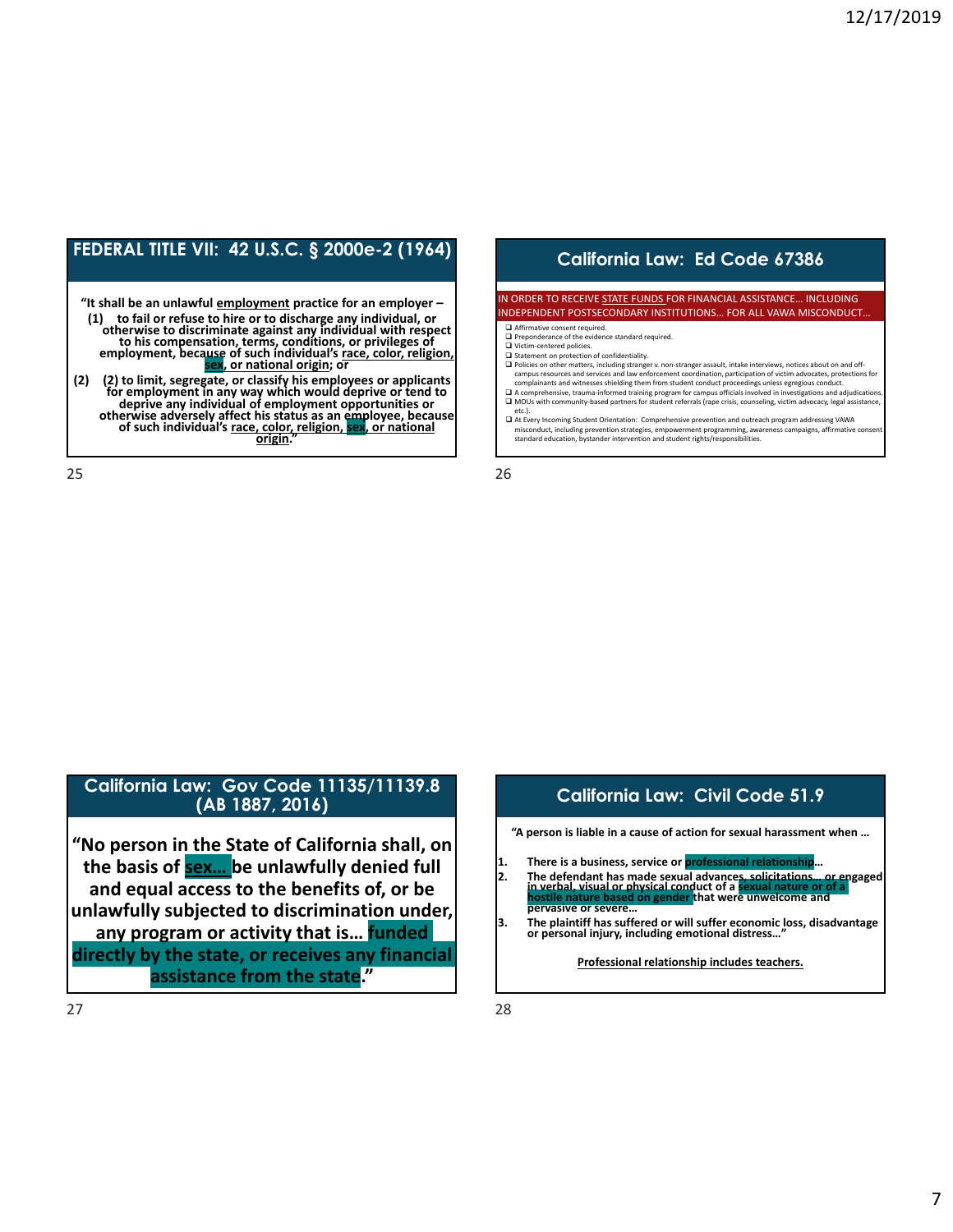

# **Part III: KEY ASPECTS OF A CALIFORNIA TITLE IX PROGRAM**

 $29$  30

### **COMPLIANCE**

- Coordinates all compliance with Title IX, including investigations, reports and remedies<br>■ Maintains records of reports of prohibited conduct, actions taken in response, investigation files, ns records of reports of prohibited conduct, actions taken in response, investigation files,<br>ons, disciplinary action<br>and address patterns or systemic problems related to Title IX process/procedures<br>complainants with repor
- resolutions, disciplinary action<br>
I dentify and address patterns or systemic problems related to Title IX process/procedures<br> **Assists complainants with reports to law enforcement**
- 
- **TRAINING AND CAMPUS AWARENESS**
- 
- Mandatory annual training students and all employees<br>■ Comprehensive trauma informed training all employees involved in Title IX investigation or<br>■ adjudication processes
- Prevent and awareness campaigns for campus community including bystander intervention (see<br>Something say something) and risk reduction awareness<br>• Educational materials provided to promote reporting<br>• Posting of informatio t and awareness campaigns for campus community including bystander intervention (see<br>ing say something) and risk reduction awareness<br>onal materials provided to promote reporting<br>of information on school website, including
- 
- 



### $\checkmark$  Process for filing a complaint must be clear ID Confidential and  **Investigator assigned (neutral, trained,** Complaint Procedures Notice – To Both Responsible EEs **adequately resourced)**

 Complainant and Respondent

### **PRACTICES FOR**  Prompt response required **BEST PRACTICES FOR COMPLAINT NOTICE** Delivered simultaneously

 Identify the investigator and purpose of Summary of allegation Identification of applicable policy Standard of evidence statement Interim Measures **investigation** 

- Expected timeline (with wiggle room) Anti‐retaliation statement
- List of resources available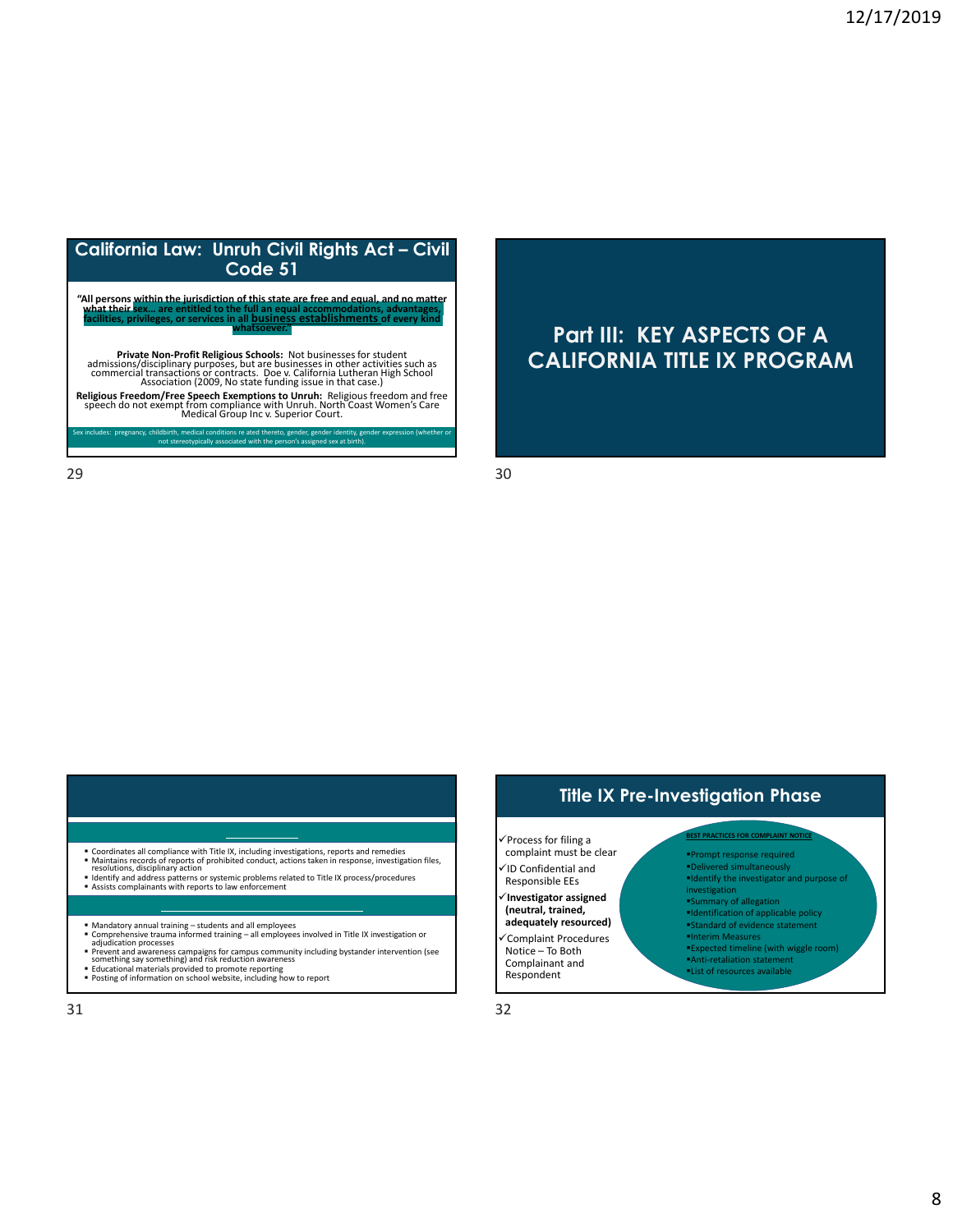



| <b>Additional Best Practices</b>                                                       |  |  |
|----------------------------------------------------------------------------------------|--|--|
| □ Assessment of process                                                                |  |  |
| $\Box$ Regular review and update to policy                                             |  |  |
| $\Box$ Template letters/correspondence prepared in<br>advance, regular updates to same |  |  |
| $\Box$ Regular review of new laws in this area, fast-<br>changing legal landscape      |  |  |